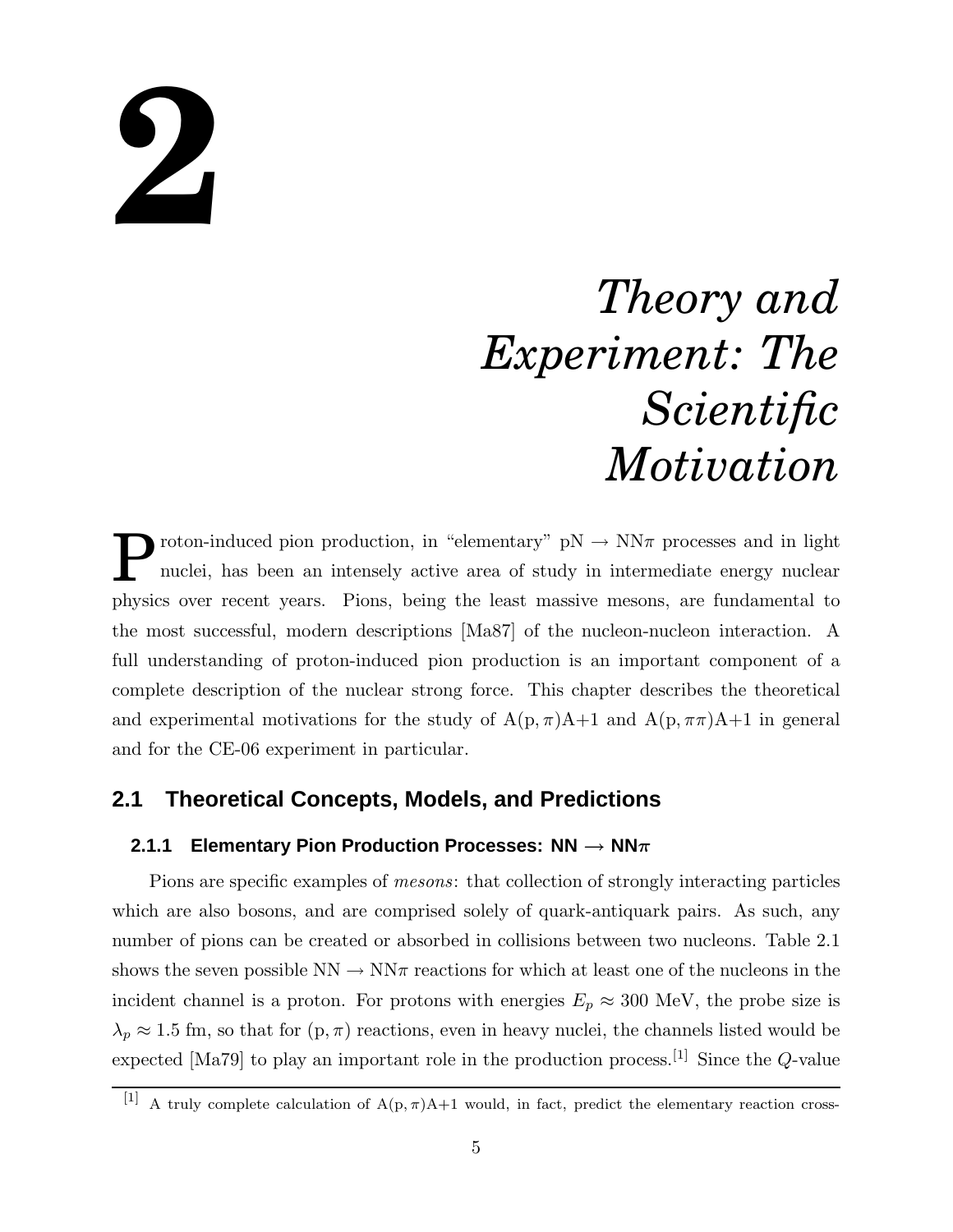| $pN \to NN\pi$ Reaction             | Isospin Decomposition                        |
|-------------------------------------|----------------------------------------------|
| $p + p \rightarrow d + \pi^{+}$     | $\sigma_{10}(d)$                             |
| $p + p \rightarrow p + n + \pi^+$   | $\sigma_{10}(np) + \sigma_{11}$              |
| $p + n \rightarrow n + n + \pi^{+}$ | $\frac{1}{2}(\sigma_{01}+\sigma_{11})$       |
| $p + n \rightarrow d + \pi^0$       | $rac{1}{2}\sigma_{10}(d)$                    |
| $p + p \rightarrow p + p + \pi^0$   | $\sigma$ <sub>11</sub>                       |
| $p + n \rightarrow p + n + \pi^0$   | $\frac{1}{2}(\sigma_{10}(np) + \sigma_{01})$ |
| $p + n \rightarrow p + p + \pi^{-}$ | $\frac{1}{2}(\sigma_{01}+\sigma_{11})$       |

for these inelastic N-N reactions is  $Q \approx -m_{\pi}$ , the threshold proton kinetic energies are  $E_{p,\text{thr}} \approx 2m_{\pi} \approx 280 \text{ MeV}.$ 

Table 2.1 The elementary  $pN \to NN\pi$  reactions and corresponding total cross-section isospin decompositions, labelled by  $\sigma_{T_i T_f}$ , where  $T_i$  and  $T_f$  are the isospin states of the initial and final nucleon pairs, respectively. The factors of  $1/2$  appear since the incident  $p + n$  state can be both  $T = 0$  or  $T = 1$ .

To the extent that electromagnetic effects can be ignored (early measurements [Wi71] of pn  $\rightarrow$  d $\pi^0$ , for example, showed that isospin-violating contributions are at the 1% level), the total reaction cross-sections can be decomposed in terms of the isospin of the initial and final nucleon pairs, as shown in Table 2.1. With this decomposition, several interesting points can be made. Since the pion is a  $T = 1$  state, there can be no contribution from the isospin singlet-singlet channel  $\sigma_{00}$  for the pn  $\to d\pi^0$  and pn  $\to pn\pi^0$  reactions. For the latter, furthermore, there is no contribution from  $\sigma_{11}$ , since the appropriate Clebsch-Gordan coefficient,  $\langle T = 1, M = 0 | m_{NN} = 0, m_{\pi} = 0 \rangle$ , vanishes. These seven reactions can therefore be described by the four parameters  $\sigma_{10}(d)$ ,  $\sigma_{10}(np)$ ,  $\sigma_{11}$ , and  $\sigma_{01}$ . Finally, the table shows that whereas  $\pi^+$  and  $\pi^0$  production are equally represented by three channels,  $\pi^-$  production is possible only via pn  $\rightarrow$  pp $\pi^-$ .

Probably the simplest mechanism through which elementary pion production can occur at intermediate energies is via  $NN \to N\Delta \to NN\pi$ , where  $\Delta$  is the  $T = 3/2$ ,  $J = 3/2$ resonance with  $m_{\Delta} \approx 1232$  MeV. This mechanism has in fact long been known [Lm70] to dominate  $pp \to d\pi^+$ : a very strong, broad peak is evident in  $\sigma(E_p)$ , for  $\sqrt{s} \approx m_p + m_\Delta$ , where s is the square of the total four-momentum. More recently, non-phenomenological models of NN  $\rightarrow$  NN $\pi$  [Du87] have confirmed the  $\Delta^{++}$  dominance in this reaction. For

sections of Table 2.1 in a few-nucleon simplification of the model.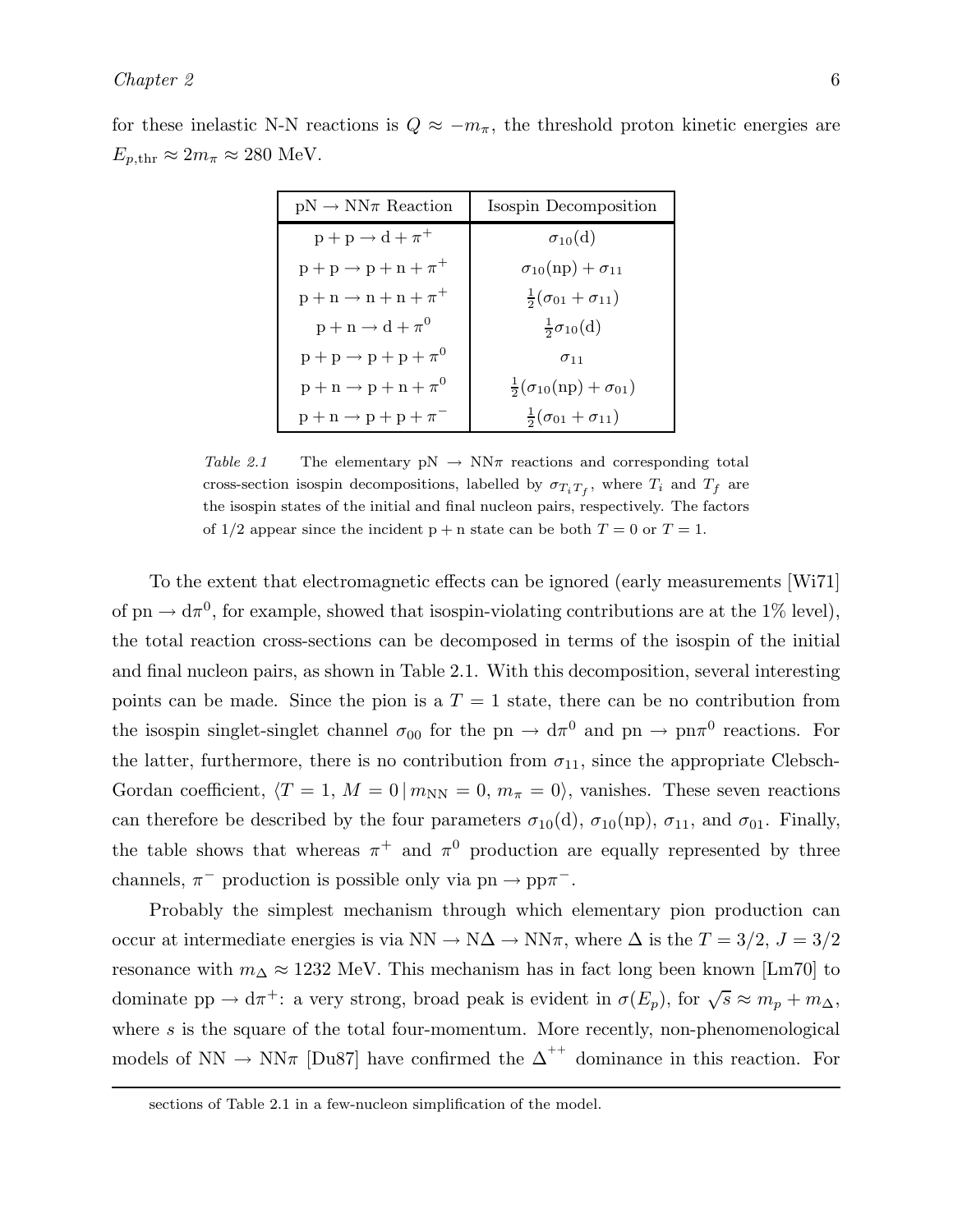such a process to occur, the initial isospin channel must be  $T = 1$  since  $T(N\Delta) \geq 1$ . The  $\sigma_{01}$  amplitude of Table 2.1 should therefore be small, and experimental data [Ma79] suggests that this is so. For proton energies in the 500 MeV range, in particular,  $\sigma_{10}(d)$  $\sigma_{10}(pn) > \sigma_{11} > \sigma_{01}$ , so that  $\sigma(pp \to d\pi^+)$  and  $\sigma(pn \to d\pi^0)$   $(=\sigma(pp \to d\pi^+)/2)$  are the dominating cross-sections.

Despite long-term efforts to model theoretically the excitation functions and angular distributions of these reactions<sup>[2]</sup>, problems in the calculations remain, especially near threshold [Bl90] where the  $\Delta$  resonance is not as important. For example, only the Ss, Sp, Ps, and Pp states (using the standard spectroscopic notation  $L_{NN} l_{\pi}$  for the exit channel partial waves) should contribute significantly for  $E_p \lesssim 400$  MeV. For the pp  $\rightarrow$  pp $\pi^0$  reaction in particular, only the Ss state is important close to the reaction threshold. Nonetheless, not until recently [Le93] have theoretical predictions been successful in describing the total cross-section for this reaction.[3]

#### **2.1.2 Single-Pion Production in Light Nuclei: A(p**, π**)A+1**

Although the reactions listed in Table 2.1 can be expected to contribute significantly to pion production in nuclei, there are several new considerations involved in studies of  $(p, \pi^+)$  on more complex  $(A \geq 3)$  systems:

- a) "sub-threshold" pion production (i.e., at proton energies below the threshold for elementary production) can occur, due in part to the Fermi motion of the nucleons in a bound nuclear state;
- b) multiple interactions, such as internal charge exchange  $(\pi^0 p \rightarrow \pi^- n)$ , or absorption on a nucleon pair  $(\pi^0 np \to np)$  may take place (reducing exclusive  $(p, \pi)$  cross-sections for heavy nuclei compared to light systems);
- c) the Pauli principle and spin considerations can forbid or simplify some reaction processes: the population of a ground state nucleus, for example, may eliminate underlying contributions from some of the processes in Table 2.1;
- d) collective nuclear effects can be important: the nucleus may act as a whole in  $A(p, \pi)A+1$  processes.

Much theoretical work has been carried out [Fe81] since the early 1970's to develop models of  $A(p, \pi)A+1$ , instigated (at least initially) by the motivations of Ch. 1. All

<sup>[2]</sup> Phenomenological models for  $NN \rightarrow NN\pi$  were first described [Ge54] in 1954.

<sup>[3]</sup> This is indicative, in fact, of the lack of knowledge concerning the very short-range part of the N-N interaction.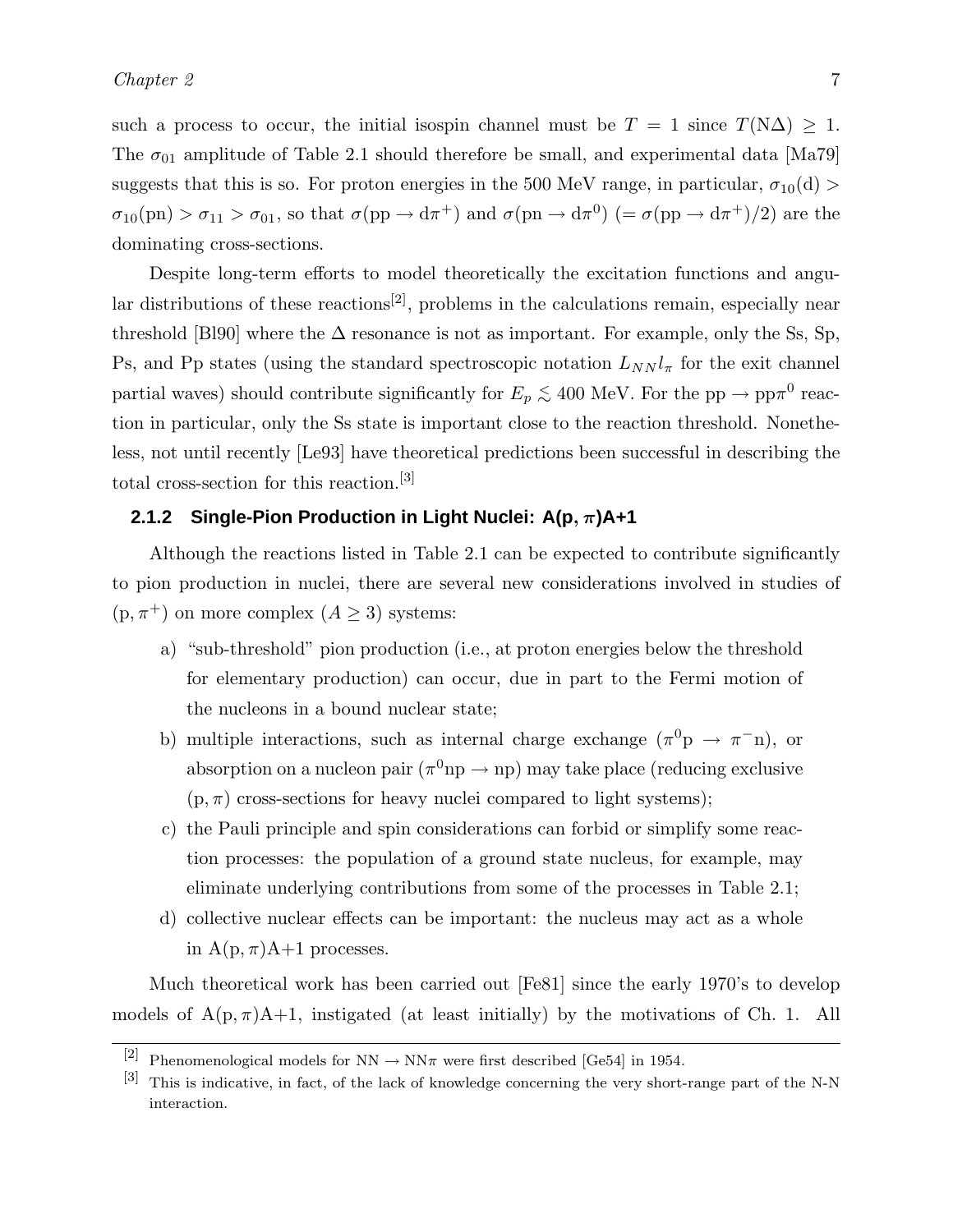of these models incorporate some or all of the components diagrammed schematically in Fig. 2.1. Multi-nucleon effects are included through nuclear bound-state wave functions and initial and final state distortions. The wave functions directly incorporate the system's nuclear structure in the model; in fact, the use of  $A(p, \pi)A+1$  as a structure probe was a primary motivation in these studies. However, the complexities involved in understanding the reaction mechanism have turned the problem around. For example, more recent model calculations ([Be92], [Co82]) tend to incorporate tractable nuclear wave functions (or those which are well-defined in terms of the shell model) to achieve insight into the fundamental production processes.



Figure 2.1 The primary components involved in modern model calculations of  $A(p, \pi)A+1$ : a) proton-nucleus and pion-nucleus distortions; b) nuclear wavefunctions; and c) the fundamental pion production process  $H_{\text{int}}$ .

The distortions included in the models account for the *average* effect of the initial and final nuclear states on the incident proton and outgoing pion, respectively. For the incident distortions, proton elastic scattering data (for the target nucleus in question) are typically used to generate phenomenological potentials of the proton-nucleus interaction. Similarly, the pion-nucleus distortions are usually incorporated by the calculation of optical-model parameters to describe pion-nucleus elastic scattering (for the final state nucleus in question). Both the proton and pion distortion potentials include Coulomb effects and, in fact, typically describe low-energy elastic scattering [Ks84]; however, more recent calculations [Be90] allow the inclusion of both resonant (∆ formation) and non-resonant pion-nucleus scattering potentials.

Although the nuclear wave functions and distortions are an important component of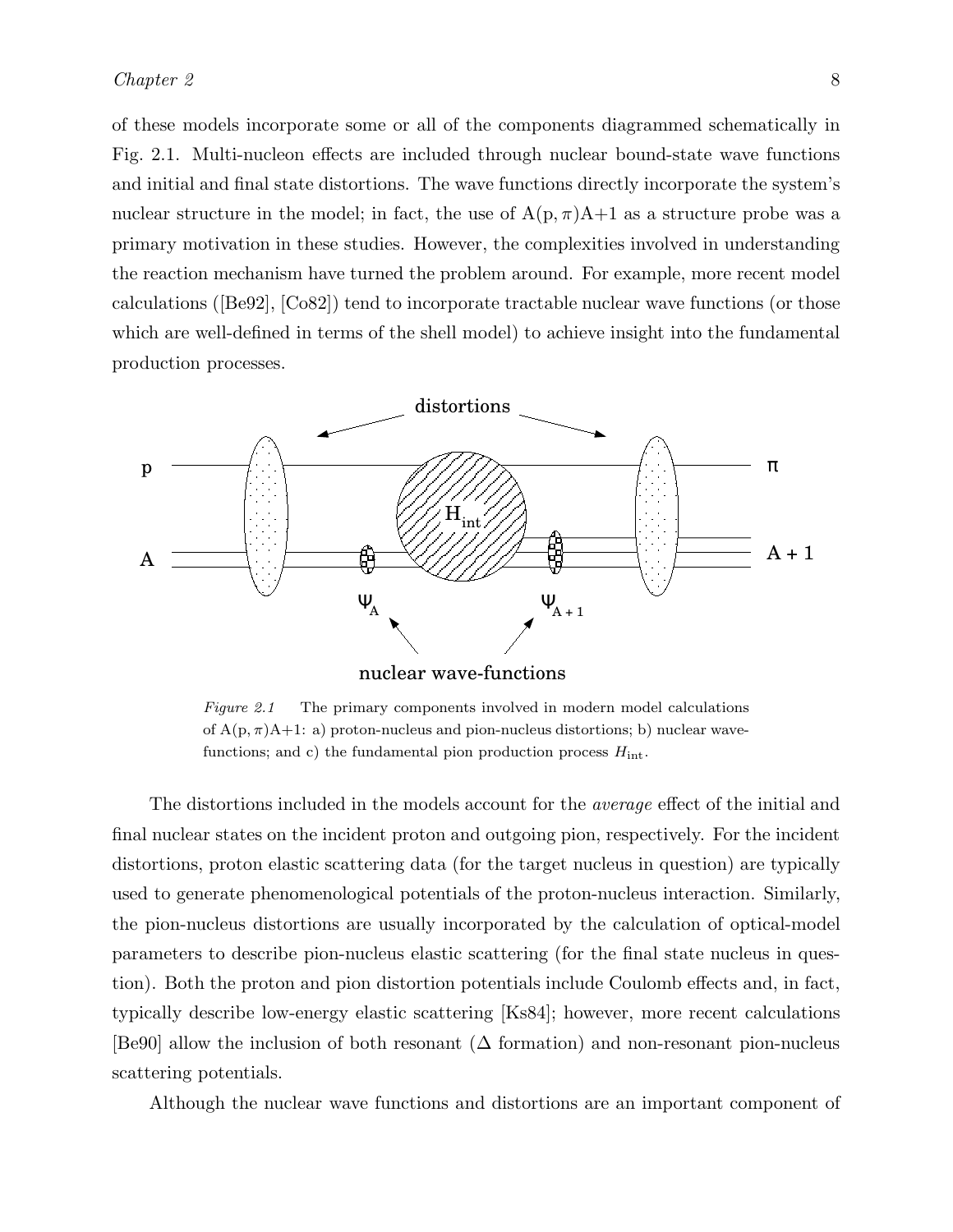all current models, much of the modern interest in  $(p, \pi)$  reactions lies in determining the structure of the complex pion-production interaction labelled by  $H_{\text{int}}$  in Fig. 2.1. Models are conventionally classified according to whether  $H_{int}$  explicitly includes a single nucleon (the "one-nucleon mechanism" or ONM) or two nucleons (TNM).<sup>[4]</sup> Conceptually, the ONM and TNM models can be described as  $N \to N\pi$  and  $NN \to NN\pi$  processes, respectively, within the nuclear medium.

The  $N \to N\pi$  process is the simplest means by which a pion can be produced, although conservation of momentum and energy forbid the free  $N \to N\pi$  reaction (unlike the elementary  $NN \rightarrow NN\pi$  processes of Sec. 2.1.1). For a proton projectile, the ONM production processes are:  $p \to n\pi^+$ ,  $p \to p\pi^0$ , and  $p\pi^- \to n$ . These reactions are possible in the nuclear medium since spectator nucleons are available to provide the needed momentum conservation.



Figure 2.2 Schematic diagrams underlying the  $H_{int}$  part of the ONM models. The two contributions are the projectile-emission (PE) diagram (left) and the target-emission (TE) diagram (right).

Figure 2.2 schematically shows the diagrams involved in the ONM calculations, which are often referred to as "pionic stripping" models from the similarity to  $(d, p)$  and  $(d, n)$ reactions. The ONM is further categorized by the left and right diagrams in the figure, corresponding respectively to projectile emission (PE) and target emission (TE) of the pion. Most current calculations (e.g., [Al88]) that involve the ONM include only the PE diagram, although some authors [Ks84] have argued that the TE diagram tends to cancel the PE contribution. Since the TE diagrams need to be summed over all target nucleons, however, it seems likely [Al88] that the TE contribution in itself is negligible.

In the simplest ONM scenario, such as a plane-wave Born approximation (PWBA), all of the (large) momentum transfer occurs via the single captured nucleon, so that the

<sup>[4]</sup> The ONM and TNM models are both multi-nucleon calculations, however, due to the inclusion of distortions and nuclear wave functions.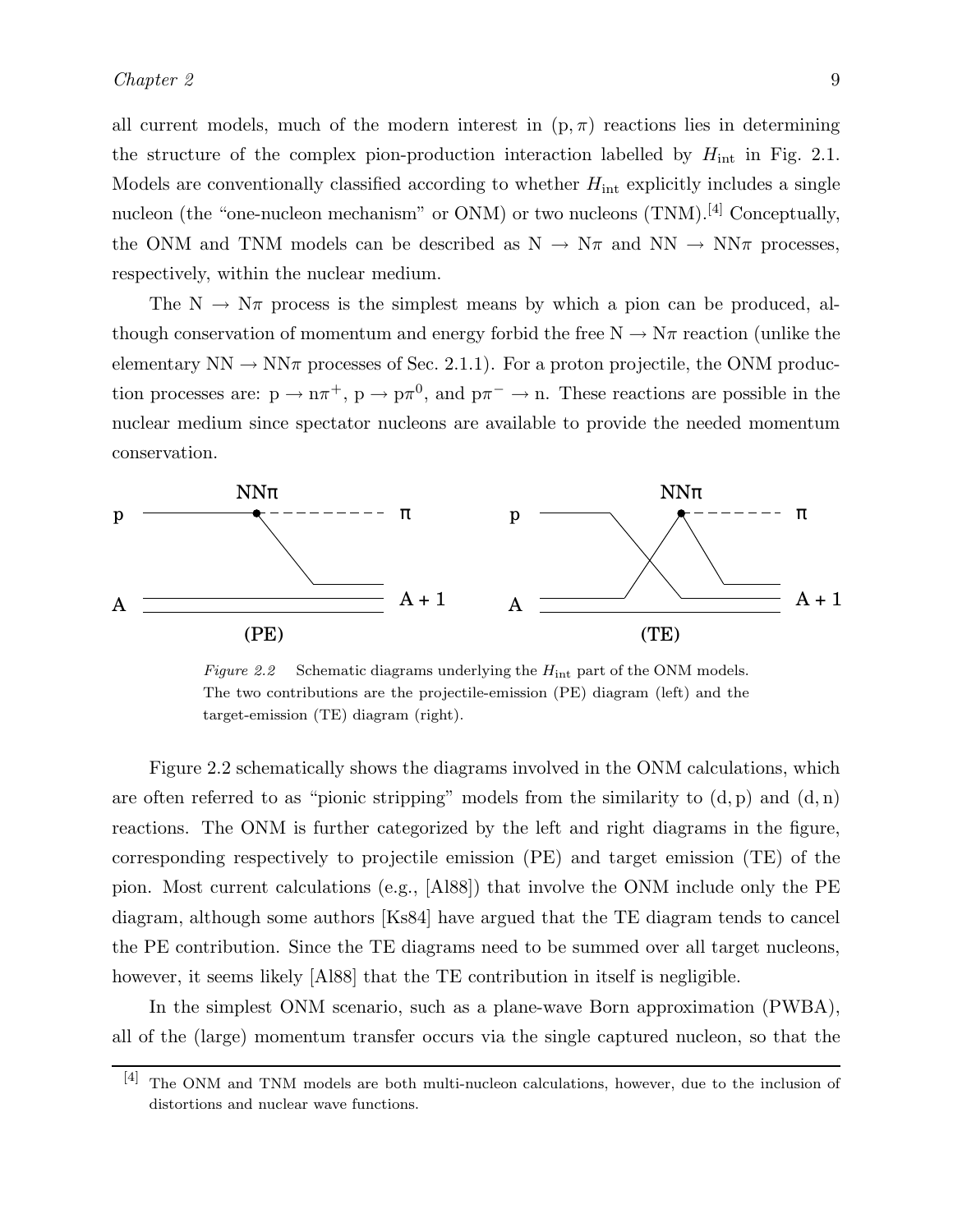process directly samples the high-momentum components of the (single-particle) boundstate wave function. Since the momentum transfer in  $(p, \pi)$  reactions is typically much larger than the average Fermi momentum for a light nucleus, the PWBA picture tends to greatly underestimate [Fe81] the measured cross-sections. The inclusion of distortions in a more sophisticated calculation, however, removes this problem by allowing a further means of momentum sharing. Full, relativistic ONM treatments [Co82], in fact, reproduce differential cross-sections for  $(p, \pi^+)$  reactions leading to doubly-magic nuclei (in both strength and shape) with reasonable success. All ONM calculations to date are, however, quite sensitive<sup>[5]</sup> to the number (e.g., pion, proton, or both) and form (calculational method or approximation) of the distortions used.



Figure 2.3 Diagrams involved in the TNM calculation of the fundamental production process  $H_{int}$ . Only the "post-emission", TE diagrams for resonant and non-resonant pion production are shown; in general, the corresponding PE diagrams and "pre-emission" contributions (where the outgoing pion is emitted before the virtual pion is absorbed) must also be included.

Figure 2.3 shows the diagrams involved in the TNM calculations, the next level of complexity in terms of  $H_{\text{int}}$ . This model can address specific deficiencies of the ONM calculations:  $\pi^-$  production (not allowed via PE ONM diagrams) can occur through the last process in Table 2.1; two-particle, one-hole (2p-1h) states in the final nucleus can be

<sup>[5]</sup> The resulting cross-sections may easily vary [Co82] by an order of magnitude or more for different types of distortions.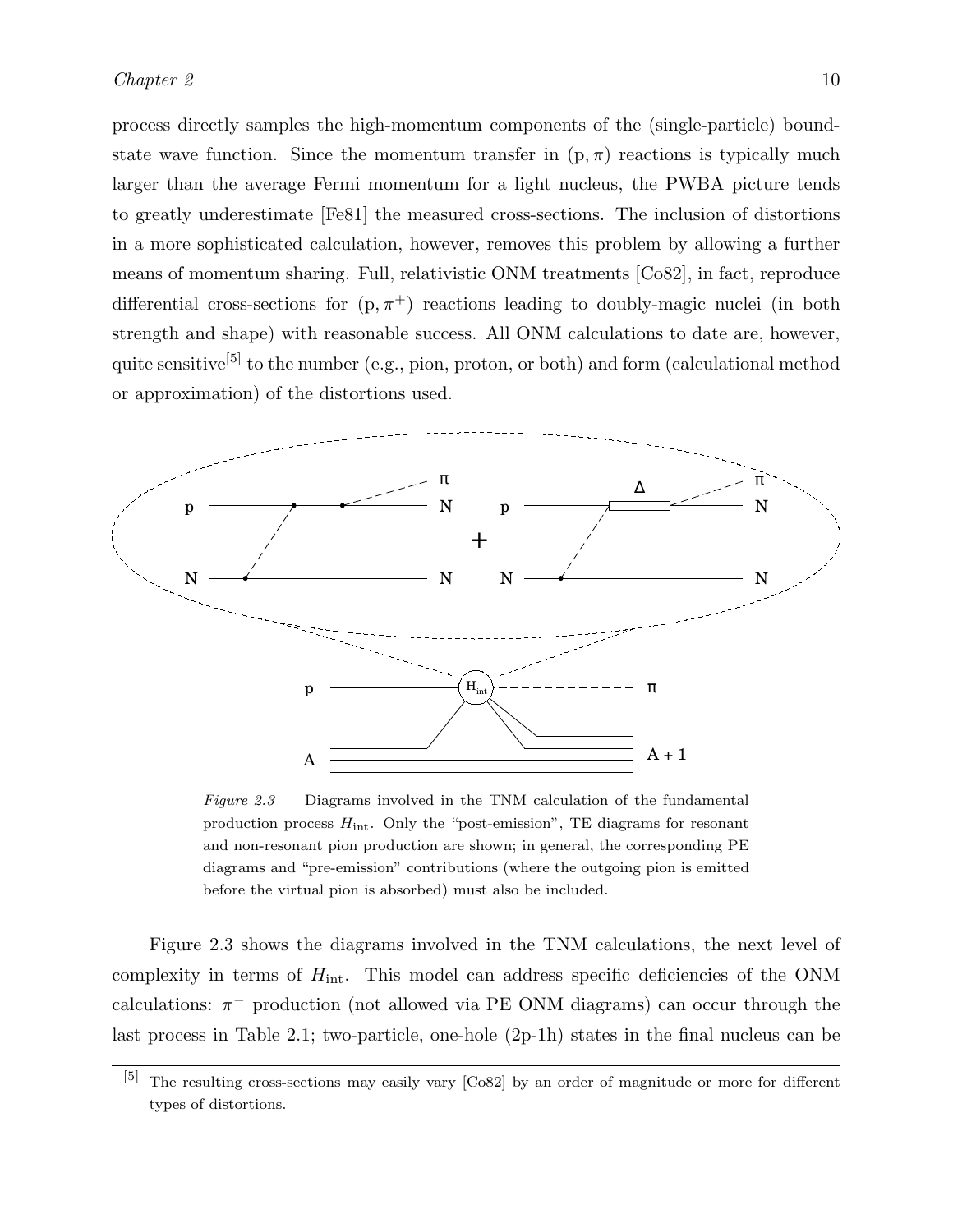directly populated (the ONM can directly "reach" only single-particle states); and, the TNM does not rely as heavily on distortions for the needed momentum sharing, since the second nucleon is available to absorb some of the momentum transfer.

Another important aspect of the TNM is the capability for direct inclusion of the  $\Delta$  resonance, the excitation of which can actually simplify [Ks84] the TNM calculations. For  $(p, \pi^+)$  reactions with  $E_p \gtrsim 200$  MeV, in particular, the non-resonant diagrams of Fig. 2.3 are negligible [Iq85] in comparison to the resonant contributions. As discussed in Sec. 2.1.1, the  $\Delta$  resonance dominates elementary NN  $\rightarrow$  NN $\pi$  processes at intermediate energies, hence the large contribution of resonant TNM diagrams to  $A(p, \pi)A+1$  is not unexpected.

The flexibility associated with TNM models does, however, imply considerable complexity in practical, microscopic calculations. For example, both PE and TE diagrams can contribute to the TNM, and the intermediate virtual boson can not only be a pion but also a (vector-isovector)  $\rho$  meson, even at near-threshold energies  $(E_p \approx 200 \text{ MeV})$ . Nonetheless, an extensive, microscopic description (the "ABCD" model) has recently been developed ([Al88], [Al89], [Be90]) which incorporates both ONM and resonant TNM diagrams. Although these calculations were primarily concerned with  ${}^{3}He(p, \pi^{+}){}^{4}He$ , several generally applicable conclusions can be drawn from this work. First, the ONM and TNM diagrams can, in general, both contribute significantly (and interfere) for a given reaction. In this way, it is not appropriate to state whether the ONM or the TNM is the "correct" production process; rather, the dominance (if any) of a particular mechanism over another for the particular reaction, proton energy, and final-state nucleus should be considered.

Second, the best results are often achieved when the nuclear states involved have well-defined shell model configurations. The application of the ABCD model to 2p-1h states [Be92] has shown considerable sensitivity to configuration mixing, as have other models [Co82] in calculations for (expected) single-particle states in carbon. Today, these sensitivities play a dual role as the *raison d'être* for  $(p, \pi)$  studies (for example, as a probe ([Ja85], [Vi82]) of high-spin excitations in nuclei) and as a complication in determining the fundamental production mechanism.

Finally, current calculations remain sensitive to initial and final state distortions. Although TNM calculations tend to demonstrate a weaker dependence [Iq85] on distortions than ONM models, higher-order TNM effects which are as yet not possible to include microscopically are not necessarily negligible [Di82]. A modern goal for these calculations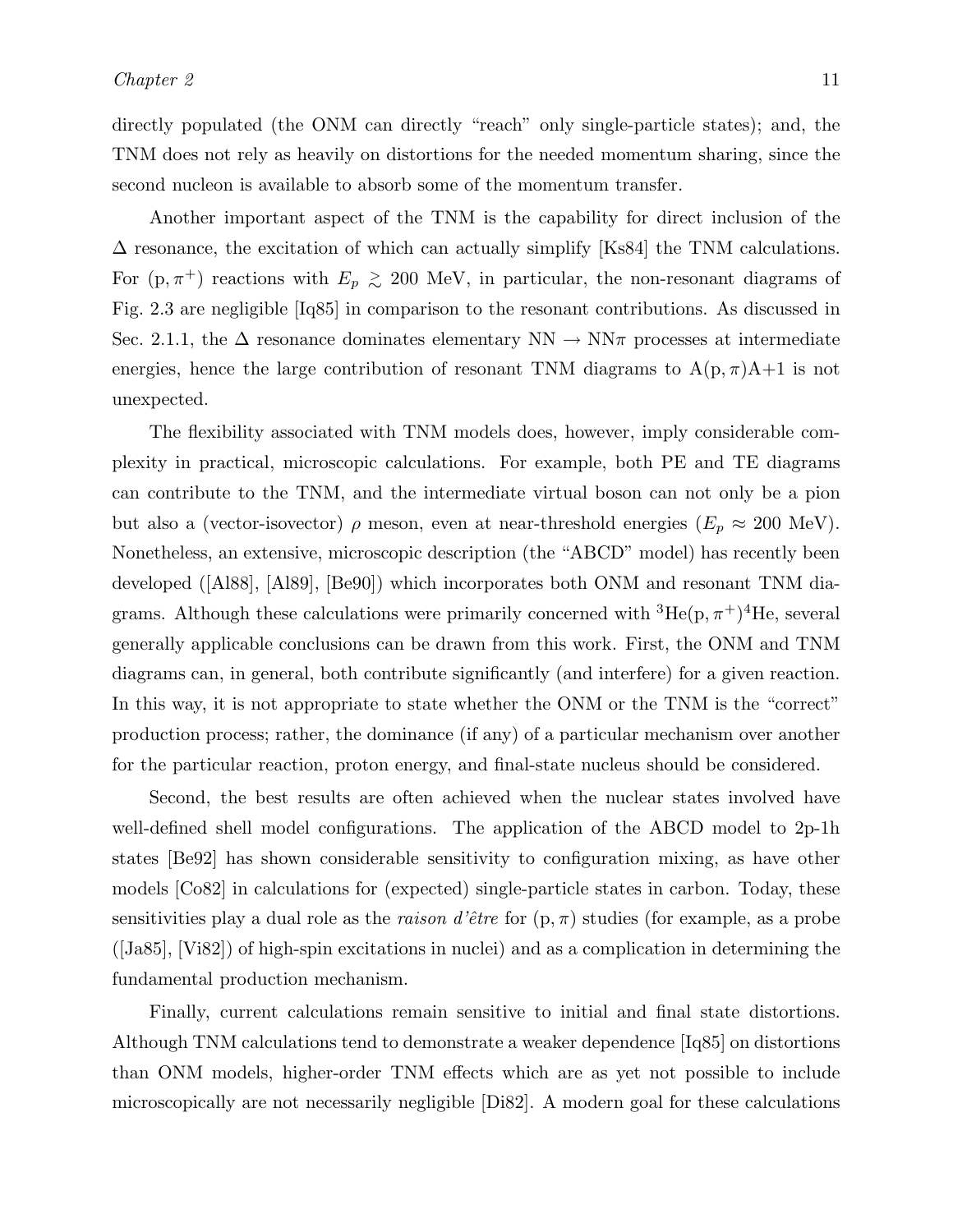is the shifting of the sensitivity from distortion potentials to details of the pion production mechanism.

In summary, much progress has been made in the last two decades toward the development of fully microscopic models of pion production in nuclei. Although the most complete calculations are still sensitive to various "external" inputs such as nuclear wave functions or pion distortions, it is reasonable to hope that comparison between these models and (as yet non-existent) quark/gluon models will shed light on the form of the nuclear strong force. Through extensive comparison with  $(p, \pi)$  data (the primary test, of course, of  $A(p, \pi)A+1$ models), questions of the differences between the free and bound N-N interaction may well be answered.

### **2.1.3 Double-Pion Production in Light Nuclei: A(p**, ππ**)A+1**

For proton energies greater than  $E_p \approx 600 \text{ MeV}$ , the production of *two* pions in free NN collisions becomes kinematically feasible. The possible  $pN \rightarrow NN\pi\pi$  reactions are listed in Table 2.2, along with the corresponding reactions for proton bombardment on <sup>12</sup>C leading to strongly-bound final-state nuclei. Relatively little theoretical work has been applied to understanding the elementary processes, compared to their single-pion counterparts in Table 2.1. This is at least partly due to the difficulty in obtaining exclusive cross-section data for these reactions out of the single-pion background.

| $pN \rightarrow NN\pi\pi$ Reaction          | <sup>12</sup> C(p, $\pi\pi$ ) Reaction            |
|---------------------------------------------|---------------------------------------------------|
| $p + p \rightarrow n + n + \pi^+ \pi^+$     | $p + {}^{12}C \rightarrow {}^{13}B + \pi^+ \pi^+$ |
| $p + p \rightarrow p + n + \pi^+ \pi^0$     | $p + {}^{12}C \rightarrow {}^{13}C + \pi^+ \pi^0$ |
| $p + n \rightarrow n + n + \pi^+ \pi^0$     |                                                   |
| $p + p \rightarrow p + p + \pi^0 \pi^0$     | $p + {}^{12}C \rightarrow {}^{13}N + \pi^0 \pi^0$ |
| $p + n \rightarrow p + n + \pi^0 \pi^0$     |                                                   |
| $p + p \rightarrow p + p + \pi^+ \pi^-$     | $p + {}^{12}C \rightarrow {}^{13}N + \pi^+ \pi^-$ |
| $p + n \rightarrow p + n + \pi^+ \pi^-$     |                                                   |
| $p + p \rightarrow p + n + \pi^{0} \pi^{-}$ | $p + {}^{12}C \rightarrow {}^{13}O + \pi^0 \pi^-$ |

Table 2.2 The elementary  $pN \to NN\pi\pi$  reactions and corresponding doublepion production reactions from  ${}^{12}$ C. Reactions leading to final-state pn pairs also have deuteron counterparts (not shown). The  $\pi^{-}\pi^{-}$  elementary reaction (also not shown) leads to the unbound nucleus  $^{13}$ F.

The charge-exchange reactions  $(\pi^{\pm}, \pi^{\mp})$  and  $(\pi, \pi\pi)$  processes, however, have been studied fairly extensively in recent years. Fig. 2.4 demonstrates the intimate connection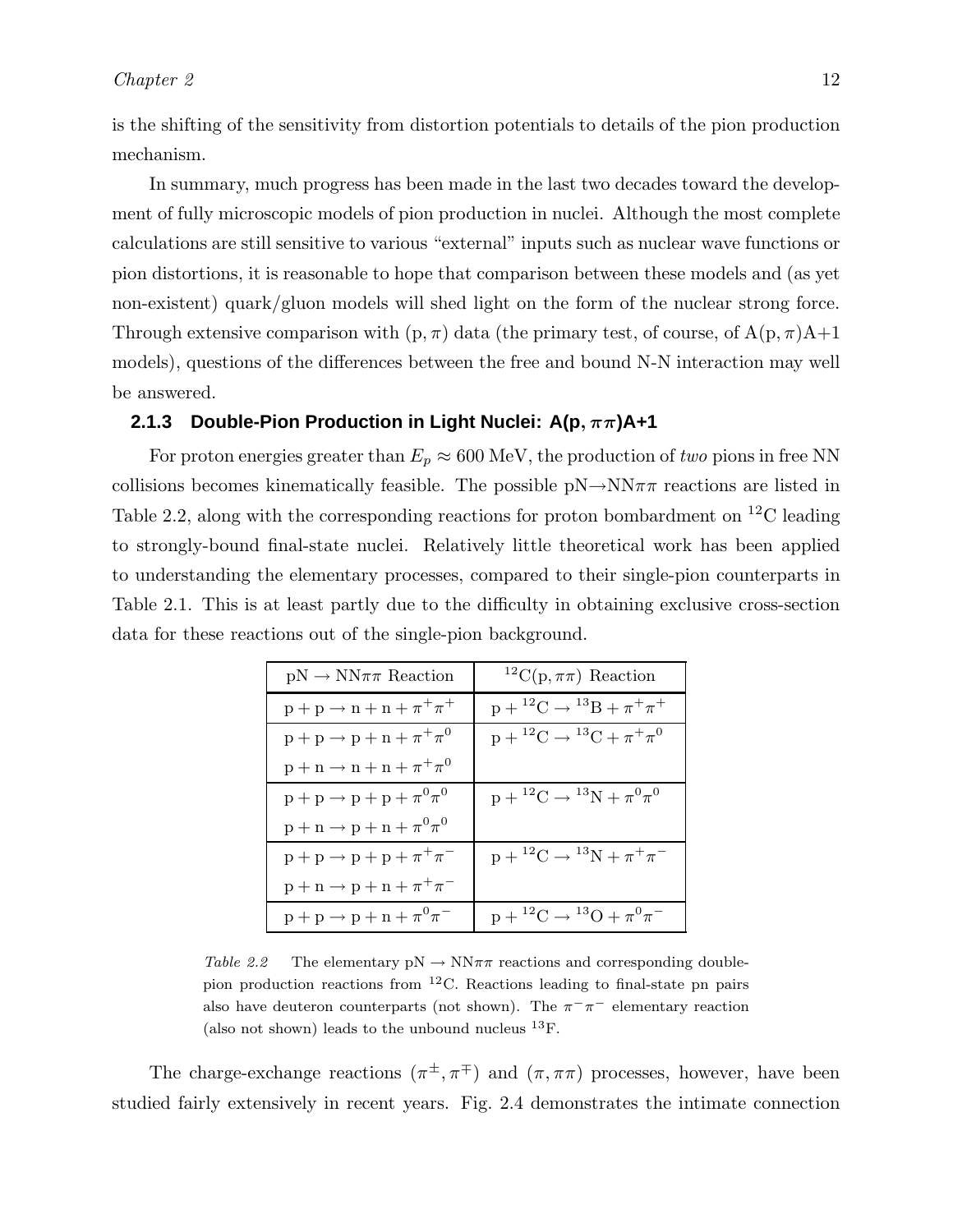between the  $(\pi, \pi\pi)$  and  $(p, \pi\pi)$  reactions for two particular diagrams (called the "pionpole" and "contact" terms). A complete model for  $(\pi, \pi\pi)$  must consider [Os85] many more diagrams: for example, those with intermediate  $\Delta$  states<sup>[6]</sup> or two and three pion vertices for each nucleon line. Although these diagrams can primarily contribute only as higher-order effects in single-pion production (and are "included" in the  $A(p, \pi)A+1$ models via distortions), the neglect of such non-linear terms in microscopic double-pion production calculations results [Os85] in significant underprediction of measured  $(\pi, \pi\pi)$ cross-sections.



Figure 2.4 A comparison between the  $(\pi, \pi\pi)$  (left) and (p,  $\pi\pi$ ) (right) reactions for two important contributing diagrams: the pion-pole (top) and contact (bottom) terms (as specific examples,  $(\pi^{-}, \pi^{+}\pi^{-})$  and  $(p, \pi^{+}\pi^{-})$  are shown). The diagrams are highly non-linear: three- and four-pion vertices are involved.

This complicated situation is greatly simplified ([Os85], [Jk90]) near the threshold of the  $(\pi, \pi)$  reaction (and correspondingly for  $(p, \pi)$ ). In particular, only four diagrams can contribute, two of which are the pion-pole and contact terms shown in Fig. 2.4 for both  $(\pi, \pi\pi)$  and  $(p, \pi\pi)$ . As third- and fourth-order pion diagrams, respectively, the contact and pion-pole diagram strengths directly reflect any possible underlying symmetry breaking in the chiral  $\pi N$  interaction. The contributions of the other two diagrams that do not vanish

<sup>[6]</sup> At  $E_p \approx 1.5 \text{ GeV}$ , for example, NN  $\rightarrow \Delta\Delta \rightarrow \text{NN}\pi\pi$  should [Lm70] be important.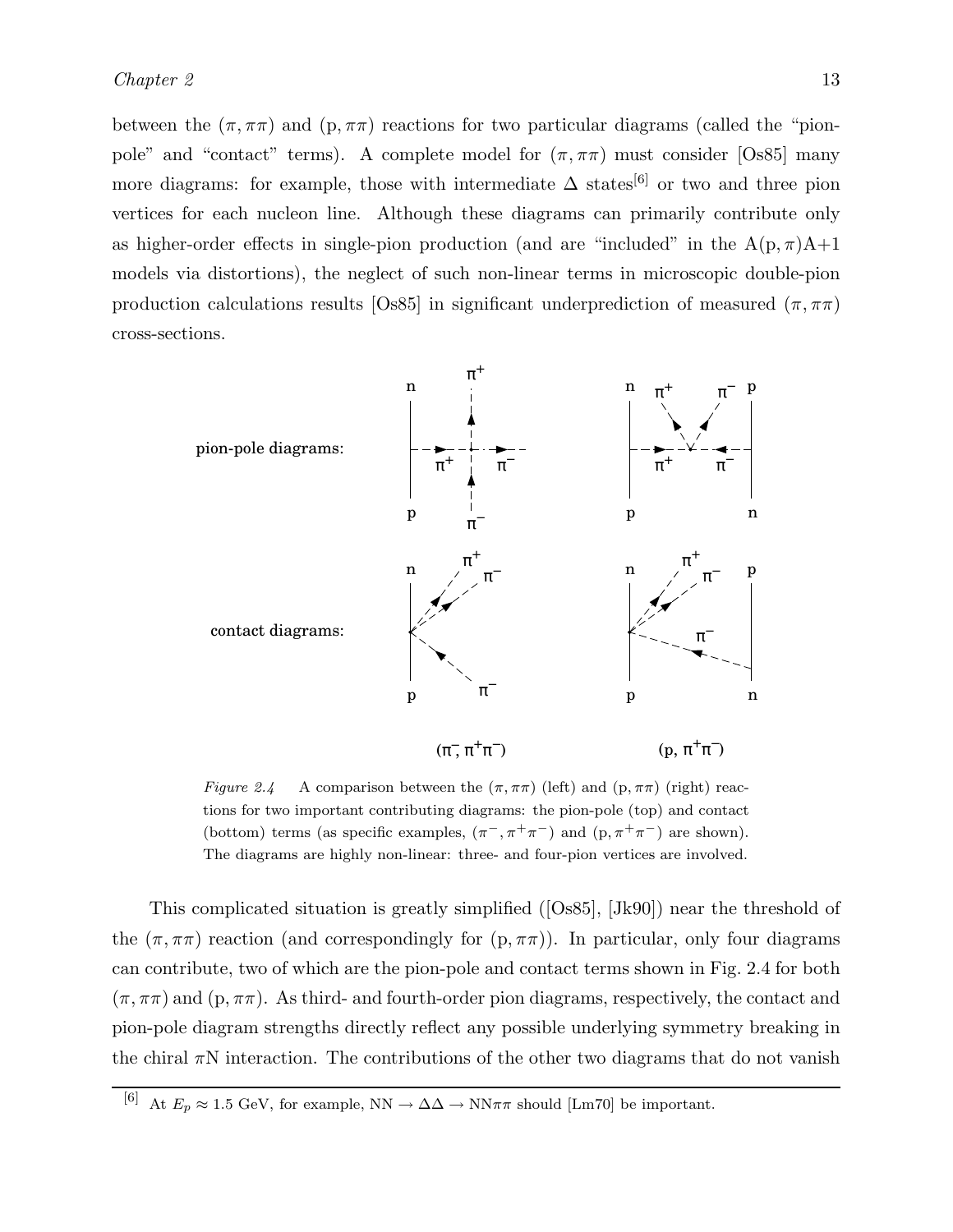for  $E_{\pi}$  < 200 MeV, and similarly for elementary (p,  $\pi\pi$ ) with  $E_p \lesssim 700$  MeV [Dh83]. A related interest in these reactions is the possible formation of quasi-bound ( $\Gamma \approx 30$ ) MeV), multiple-pion states within the nuclear medium. These states could, for example, consist [Sk88] of  $(\pi \pi)_{J=0}^{T=0}$  pairs, analogous to electron Cooper pairs. Other authors [Ei80] suggest that double-pion production reactions would be sensitive to effects indicative of Bose condensed pion groups; however, the  $(\pi, \pi\pi)$  sensitivity to such "pre-cursor" phenomena has recently been questioned [Os86].

Although the similarity of  $(p, \pi\pi)$  and  $(\pi, \pi\pi)$  is evident from Fig. 2.4, one can infer from the discussion in Sec. 2.1.2 that proton-induced double-pion production in light nuclei will in general be more complicated than the elementary  $(\pi, \pi\pi)$  processes. Near threshold, however, it may at least be possible [Wa52] to distinguish the production mechanism from  $\pi\pi$  interaction effects. Furthermore, as with single-pion production, isospin constraints can simplify the picture somewhat.

For example, the contact term of Fig. 2.4 does not [Di89] contribute, near threshold, to the <sup>13</sup>B reaction in Table 2.2, whereas both diagrams can contribute to the <sup>13</sup>C reaction. Determination of the ratio  $\sigma(^{13}B)/\sigma(^{13}C)$  near threshold, therefore, directly measures the relative strengths of these two diagrams. Similarly to  $(p, \pi)$  studies, it is hoped that crosssection data for  $A(p, \pi\pi)A+1$ , perhaps near threshold, may reveal much about the NN interaction within the nucleus.

## **2.2 Experimental Motivations: Data, Anomalies, and Resonances**

The theoretical motivations of Sec. 2.1 can hardly be considered to be independent of the experimental data for pion production in light systems. In this sense, the need for high-quality data as a basis of comparison for models of single- and double-pion production is an important experimental motivation ([Fe81], [Ma79]) for these studies. Rather than reviewing the complete body of existing pion-production data, however, this section considers specific, recent experimental developments in pion production which the CE-06 experiment hopes to address in particular.

<sup>[7]</sup> The strengths of these diagrams depend indirectly [Os85] on the characteristics of the  $\sigma$  "resonance" of Table 1.1.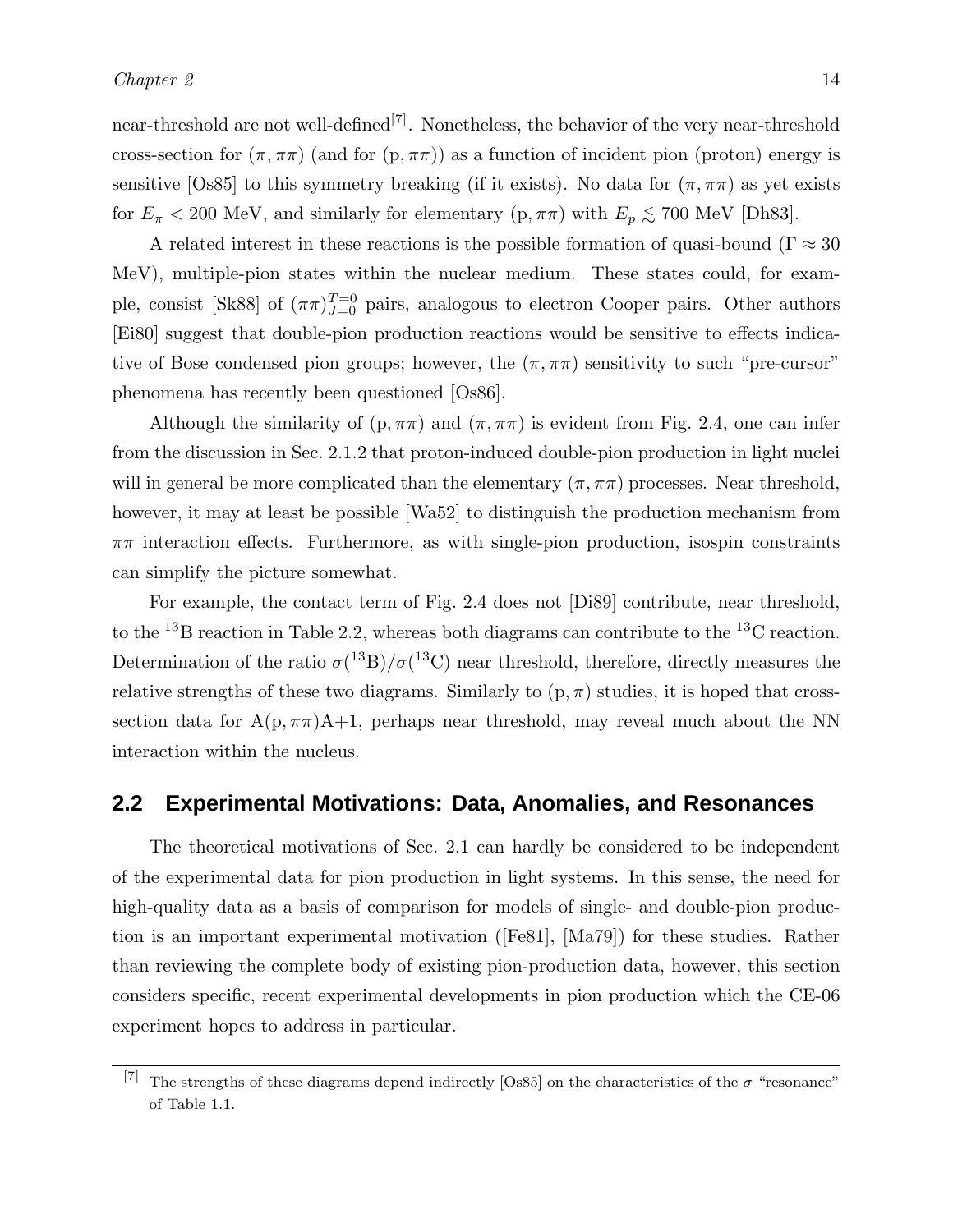#### **2.2.1 Single-Pion Production**

Cross-section data for several of the proton-induced, elementary pion production reactions in Table 2.1 have been available [Jo82] for more than a decade, and in particular for proton energies in the realm of the  $\Delta$  resonance ( $E_p \approx 600$  MeV). More recently, very nearthreshold measurements  $(E_p \leq 320 \text{ MeV})$  of  $pp \to pp\pi^0$  ([Me90], [Me92]),  $pp \to pn\pi^+$ [Ha93], and  $pp \rightarrow d\pi^{+}$  [He93] cross-sections have added significantly to the data base for  $NN \rightarrow NN\pi$  reactions.

The situation for  $(p, \pi^+)$  data in light nuclei is now, however, somewhat different: Due in part to the possibility of sub-threshold pion production, a fair amount of highresolution  $(p, \pi^+)$  data exists ([Gr83], [So81], [Hd80]) near threshold  $(E_p \lesssim 200 \text{ MeV})$ , but not in the realm of the  $\Delta$  (200 MeV  $\lesssim E_p \lesssim 400$  MeV). This lack of data is the case in particular for positive-pion production on carbon via  ${}^{12}C(p, \pi^+){}^{13}C_{g.s.}$  (see Fig. 2.5), for which differential cross-sections have been measured at only three proton energies greater than  $E_p = 250$  MeV.



Figure 2.5 Total cross-section data for  ${}^{12}C(p, \pi^+){}^{13}C_{g.s.}$  as a function of the incident proton energy. The data are from a variety of sources ([Hu87] and references therein).

The target <sup>12</sup>C has received more attention in *near-threshold* pion production studies than other, light ( $A \le 20$ ) nuclei for several reasons. Experimentally, <sup>12</sup>C targets are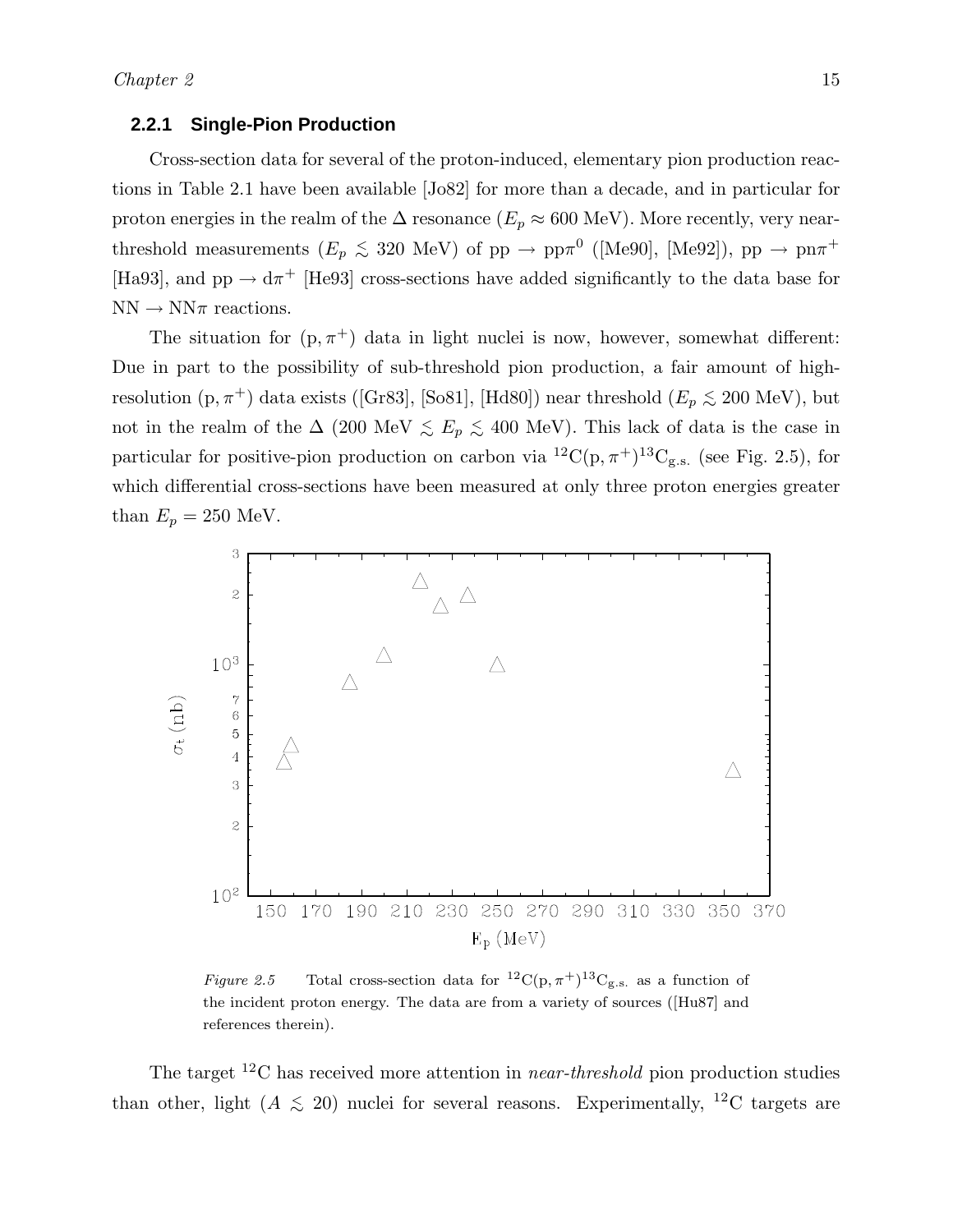advantageous in that pure samples are readily available and easily constructed [Lz92] into solid targets of varying thicknesses. Also,  ${}^{12}$ C is the lightest nucleus (other than  ${}^{4}$ He) which is stable and spinless in its ground state, simplifying experimental and theoretical treatments. Finally, the nuclei in the  $A = 12 - 14$  mass region, including the  $(p, \pi)$ reaction products from  ${}^{12}$ C targets, have been studied [Ko89] fairly extensively in other, high-momentum transfer reactions. Consequently, the nuclear structure in this mass region has been reasonably well-determined ([Aj90], [Aj91]).

Measurements of cross-sections for <sup>12</sup>C(p,  $\pi$ <sup>+</sup>)<sup>13</sup>C and <sup>12</sup>C(p,  $\pi$ <sup>-</sup>)<sup>13</sup>O in the  $\Delta$  resonance region are needed to fully map out the energy dependence of the total cross-section, as has been suggested before [Lo84]. Although the dominant role of the  $\Delta(1232)$  baryon in  $A(p, \pi^+)A+1$  seems to be on firm ground [Be92], the shift of the maximum of the excitation function [Hu87] below the  $\Delta$  invariant mass is somewhat surprising. Furthermore, data for <sup>12</sup>C(p,  $\pi$ <sup>-</sup>)<sup>13</sup>O cross-sections with 205 MeV <  $E_p$  < 600 MeV are non-existent and necessary to elucidate the role of non-resonant contributions that are important [Be92] at lower energies, compared to  $(p, \pi^+)$ .

The above considerations for studying pion production from  ${}^{12}$ C in the resonance region also apply to <sup>12</sup>C(p,  $\pi$ <sup>0</sup>)<sup>13</sup>N. Even compared to <sup>12</sup>C(p,  $\pi$ <sup>-</sup>)<sup>13</sup>O, the neutral pion reaction has received little attention, and to date there are only two studies ([Pi93], [Ho92]). In part, this lack of data is due to the experimental difficulty in measuring exclusive cross-sections for reactions with a neutral particle in the exit channel. Furthermore, one could argue that no fundamentally different information is available from  $(p, \pi^0)$ : the isospin amplitudes for the contributing two-nucleon elementary processes (see Table 2.1) are the same for  $\pi^+$  and  $\pi^0$ . The reactions  ${}^{12}C(p, \pi^+){}^{13}C_{g.s.}$  and  ${}^{12}C(p, \pi^0){}^{13}N_{g.s.}$  are, in particular, closely related due to the simple isospin structure of the target  $(T = 0)$  and final-state  $(T = 1/2)$  nuclei. After Coulomb corrections, the total cross-sections for these reactions are related by a simple ratio of Clebsch-Gordan coefficients:

$$
R = \frac{\sigma(\pi^+)}{\sigma(\pi^0)} = \left(\sqrt{\frac{2}{3}} \middle/ \sqrt{\frac{1}{3}}\right)^2 = 2.
$$
\n(2.1)

Nonetheless, an apparent discrepancy in this simple picture has itself provided motivation for further study of the  ${}^{12}C(p,\pi^0){}^{13}N$  process in the threshold region. Fig. 2.6 shows a comparison between the total cross-sections for  ${}^{12}C(p,\pi^+){}^{13}C_{g.s.}$  and  ${}^{12}C(p,\pi^0){}^{13}N_{g.s.}$ , for  $E_p \lesssim 200$  MeV. For proton energies of 154 MeV ( $\eta \approx 0.34$ ) and 186 MeV ( $\eta \approx 0.78$ ), the measured ratio of the cross-sections is in good agreement with Eq. (2.1). However, at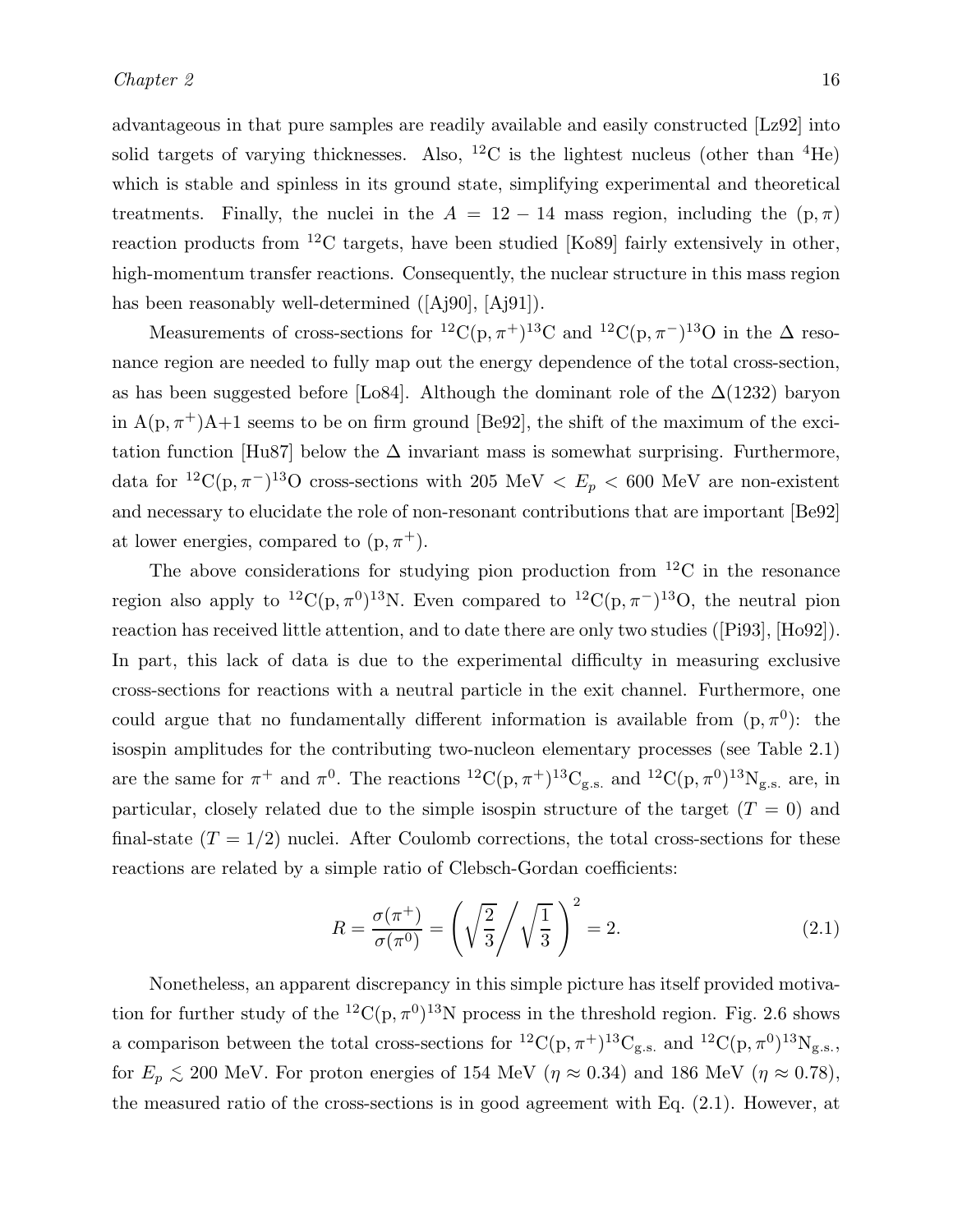

Figure 2.6 Comparison of the total cross-sections for  ${}^{12}C(p, \pi^+){}^{13}C_{g.s.}$  and <sup>12</sup>C(p,  $\pi^{0})$ <sup>13</sup>N<sub>g.s.</sub> (adapted from [Ho92]), as a function of the center-of-mass reduced momentum  $\eta \equiv p_{\pi}/m_{\pi}c$ . The  $(p, \pi^{+})$  cross-sections have been multiplied by a factor of  $1/2$  to account for Eq.  $(2.1)$ .

 $E_p = 166$  MeV ( $\eta \approx 0.55$ ), the ratio falls [Ho92] to  $R = 1.27 \pm .05$ . Pickar *et al.* [Pi93] have argued that Coulomb suppression of the low-energy  $\pi^+$  production can explain the 166 MeV discrepancy, although this analysis produces a similar but "opposite" anomaly  $(R = 2.8 \pm 0.4)$  at 186 MeV, using the data of [Ho92]  $(\pi^0)$  and [So81]  $(\pi^+)$ . In any case, there is clear need for confirmation of the anomaly (if it exists) via further measurements of  ${}^{12}C(p, \pi^0){}^{13}N_{g.s.}$  for  $E_p < 200$  MeV.

#### **2.2.2 Double-Pion Production**

In contrast to the modern availability of  $A(p, \pi)A+1$  data, there are to date no exclusive studies of A(p,  $\pi\pi$ )A+1 within 400 MeV of the threshold  $(E_p \approx 2m_{\pi}c^2)$ . Extrapolating from measured elementary  $NN \rightarrow NN\pi\pi$  cross-sections [Dh83] near  $E_p \approx 800$  MeV, the expected cross-sections would indeed be small: from approximately 1 to 100 nb. However, the corresponding  $\pi\pi$  production cross-sections may [Gn87] be significantly larger in nuclei. The only existing experimental study [Fn90] of  $A(p, \pi\pi)A+1$  ( $E_p = 800 \text{ MeV}$ ) suggests that a cross-section measurement is feasible (i.e., 1 nb  $\lesssim \sigma \lesssim 100$  nb) even within 250 MeV of the threshold energy. Hence, the biggest *a priori* challenge in studies of  $A(p, \pi\pi)A+1$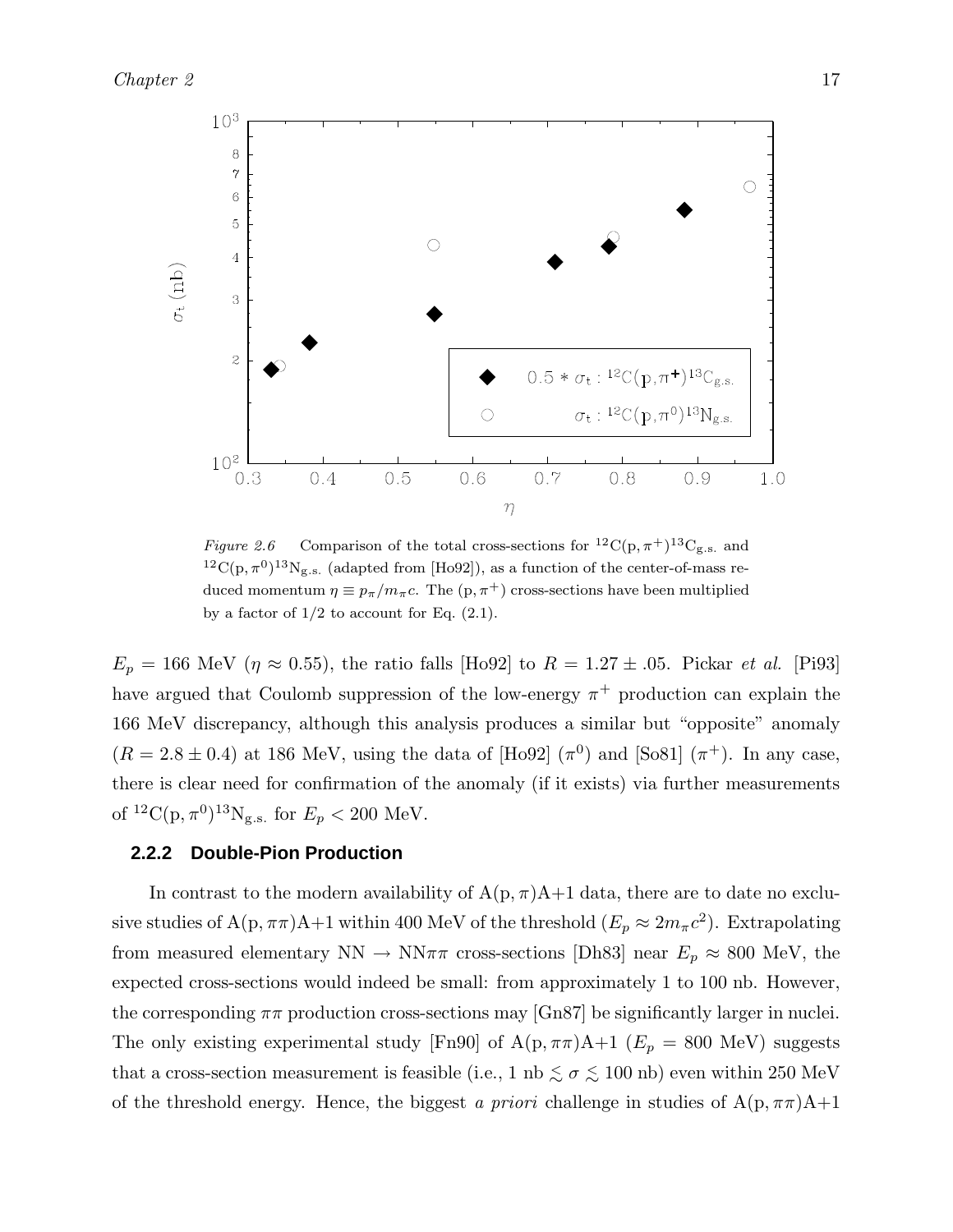may rest in the exclusivity of the measurement; as mentioned before, the background from single-pion production would be significant for intermediate energy protons.

Inclusive measurements of proton-induced pion production in nuclei *do* exist, however, and recent studies ([Kr82], [Ju84], [Ak92]) report an excessive production of low-energy pions (compared to that for high-energy pions) near  $E_p = 350$  MeV, which would seem to suggest an enhanced double-pion production. Although the possibility of the formation of  $(\pi \pi)$  bound states in nuclei has been suggested theoretically [Sk88] and experimentally [Ca93] in this energy range, the apparent width ( $\Gamma$  < 10 MeV) of the resonance at  $E_p = 350$ MeV is much too narrow to be explained in this way. The enhancement may, however, be the result [Ku90] of the double-pion decay of a  $\Delta\Delta$  state in nuclear matter. Exclusive double-pion production data for  $E_p \approx 350$  MeV is clearly needed to confirm the existence of this structure.

# **2.2.3** CE-06: <sup>12</sup>C(p,  $\pi$ ) and <sup>12</sup>C(p,  $\pi\pi$ ) via the Recoil Method

Nearly all of the experimental studies of pion production in nuclei referred to in this section were accomplished via detection of the pion (or, one of the pions, in the case of the inclusive  $\pi\pi$  production experiments). Several very successful studies for  $E_p \lesssim 200$ MeV were completed using high-resolution spectrometers: notably, the Indiana QDDM and QQSP devices [Gr82]. However, the need for a large momentum bite (due to the large range in  $p_{\pi}$  possible even near threshold), large solid angle  $((p, \pi)$  total cross-sections in light nuclei are typically less than 1 microbarn), and short pion flight paths (to reduce decay losses) greatly complicates the construction of the spectrometers. At higher energies (300 MeV  $\leq E_p \leq 500$  MeV), the emitted pions are magnetically very stiff ( $B\rho \approx 1$  Tm) and other detection methods [Fa86] must be employed. Furthermore, none of these techniques is applicable for studies of  $(p, \pi^0)$  or any exclusive measurements of systems with three-body final states.

The CE-06 experiment addresses these difficulties for the study of pion production from <sup>12</sup>C by detection of the (heavy) recoil ion.<sup>[8]</sup> The method of recoil detection has several immediately apparent advantages for measurements of  $(p, \pi)$  in light nuclei. First, the determination of cross-sections for  $(p, \pi^+)$ ,  $(p, \pi^0)$ ,  $(p, \pi^-)$ , and  $(p, \pi\pi)$  can be accomplished simultaneously. Table 2.3 shows the possible recoil ions for the different charge states of the pion(s) emitted in <sup>12</sup>C+p  $\rightarrow \pi(\pi) + X$ . Here, the detection of a mass-13 recoil ion uniquely specifies the reaction via conservation of baryon number. This ability to use

 $[8]$  The reaction nomenclature used in this work, however, always lists the recoil ion *last*.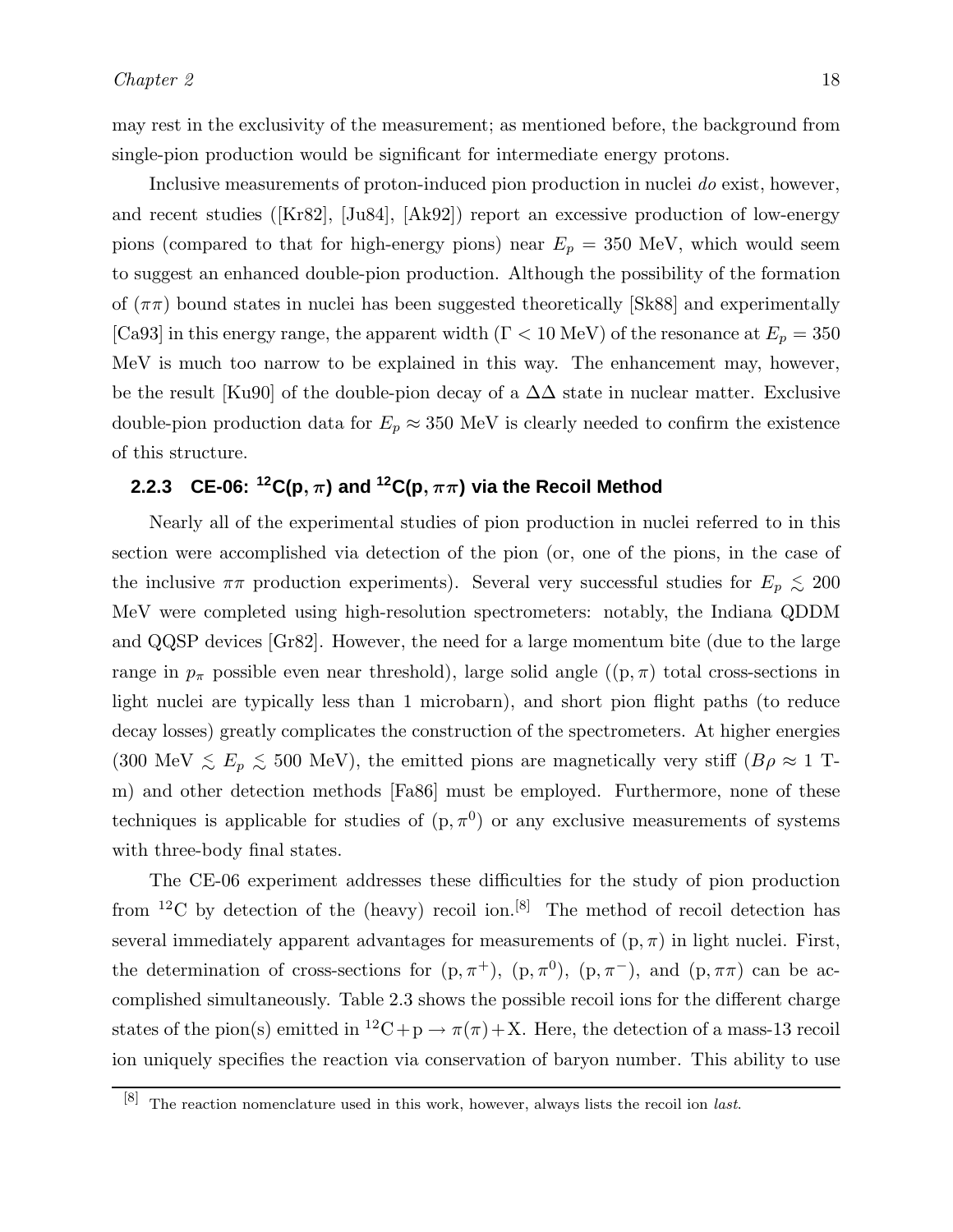| $Q_{\pi(\pi)}$ | $A = 13$ Ion         | Possible Final States |
|----------------|----------------------|-----------------------|
| $+2$           | $^{13}$ <sub>R</sub> | ground state only     |
| $+1$           | $^{13}$ C            | 0.0, 3.09, 3.68, 3.85 |
| $+0$           | $^{13}$ N            | ground state only     |
| $-1$           | $^{13}$ $\cap$       | ground state only     |

Table 2.3 Recoil ions obtained in pion production from proton bombardment of  ${}^{12}C$ , as specified by the total charge of the outgoing pion(s). Also given are the final-state nuclear excitation levels (MeV) that are accessible via the recoil method.

the same integrated beam, target, and detection system for several reaction measurements is clearly well-suited for studies of branching ratios into the different isospin channels.



Figure 2.7 Laboratory (target-at-rest) kinematics for  ${}^{12}C(p,\pi^+){}^{13}C_{g.s.}$ , for several incident proton energies within 200 MeV of the reaction threshold. The <sup>13</sup>C recoil polar angle  $\theta$  is plotted vs. the ion momentum.

Another motivation for the recoil method is kinematical in nature: in the laboratory, the heavy particle is emitted in a limited range of angles with respect to the beam direction. Fig. 2.7 describes the kinematics of  ${}^{12}C(p,\pi^+){}^{13}C_{g.s.}$  for proton beam energies in the range covered by the CE-06 experiment. Close to threshold ( $E_p < 170$  MeV), the <sup>13</sup>C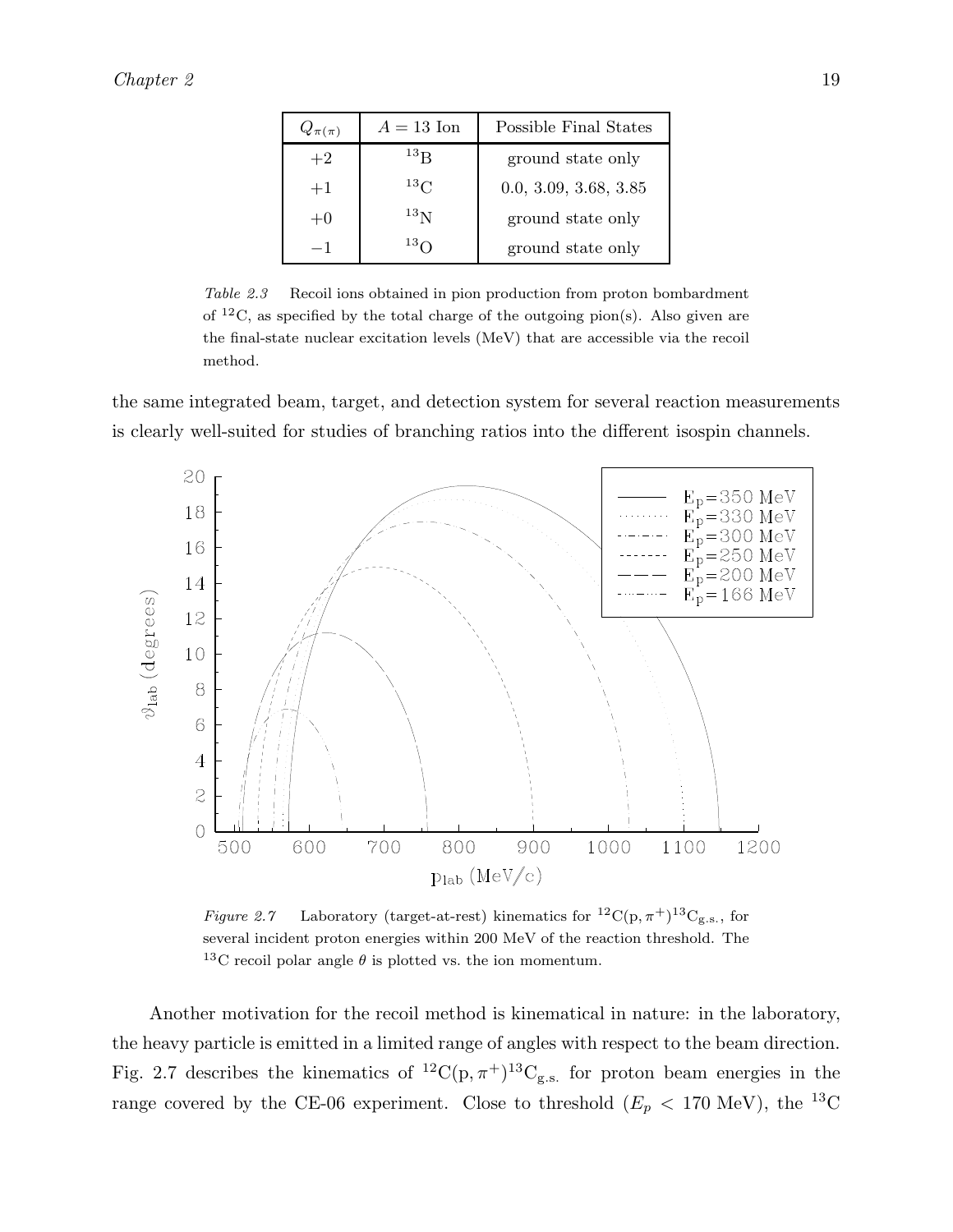recoils are emitted in a narrow forward cone with  $\theta_{\text{max}} \lesssim 7^{\circ}$ . Even 200 MeV above the reaction threshold, the maximum recoil emission angle is less than 20◦ with respect to the incident beam direction. This kinematical "compression" from the center-of-mass system to the laboratory frame allows solid angles which are reasonably achieved in the lab (e.g.,  $\Omega \approx 10$  msr) to correspond to nearly  $4\pi$  acceptance in the c.m.s., near threshold. Other authors ([Sc86], [Ho87]) have demonstrated the feasibility of studies of near-threshold  $\pi^+$ production in light nuclei, using recoil detection techniques.

A third reason to use the recoil method is the ability to measure neutral-pion reactions along with the corresponding charged-pion states via the same experimental apparatus. By detection of the recoil, the difficulties involved in the coincident measurement of highenergy  $\gamma$  rays (from  $\pi^0 \to \gamma \gamma$ ) are avoided. With the exception of a single, very nearthreshold measurement [Pi93], the only reported  $A(p, \pi^0)A+1$  work (with  $A > 4$ ) has used the recoil method [Ho92] (the data from which is shown in Fig. 2.6).



Figure 2.8 The recoil ion kinematics  $(E_p = 330 \text{ MeV})$  of  ${}^{12}C(p, \pi^+){}^{13}C$  (twobody final state) compared to  ${}^{12}C(p, \pi^+\pi^0){}^{13}C$  (three-body final state). The locus of single-pion events lies only along the curves shown  $(^{13}C)$  ground state and first excited state), and so is well-separated from the two-pion locus.

Finally, the recoil method can greatly simplify the measurements of reactions which